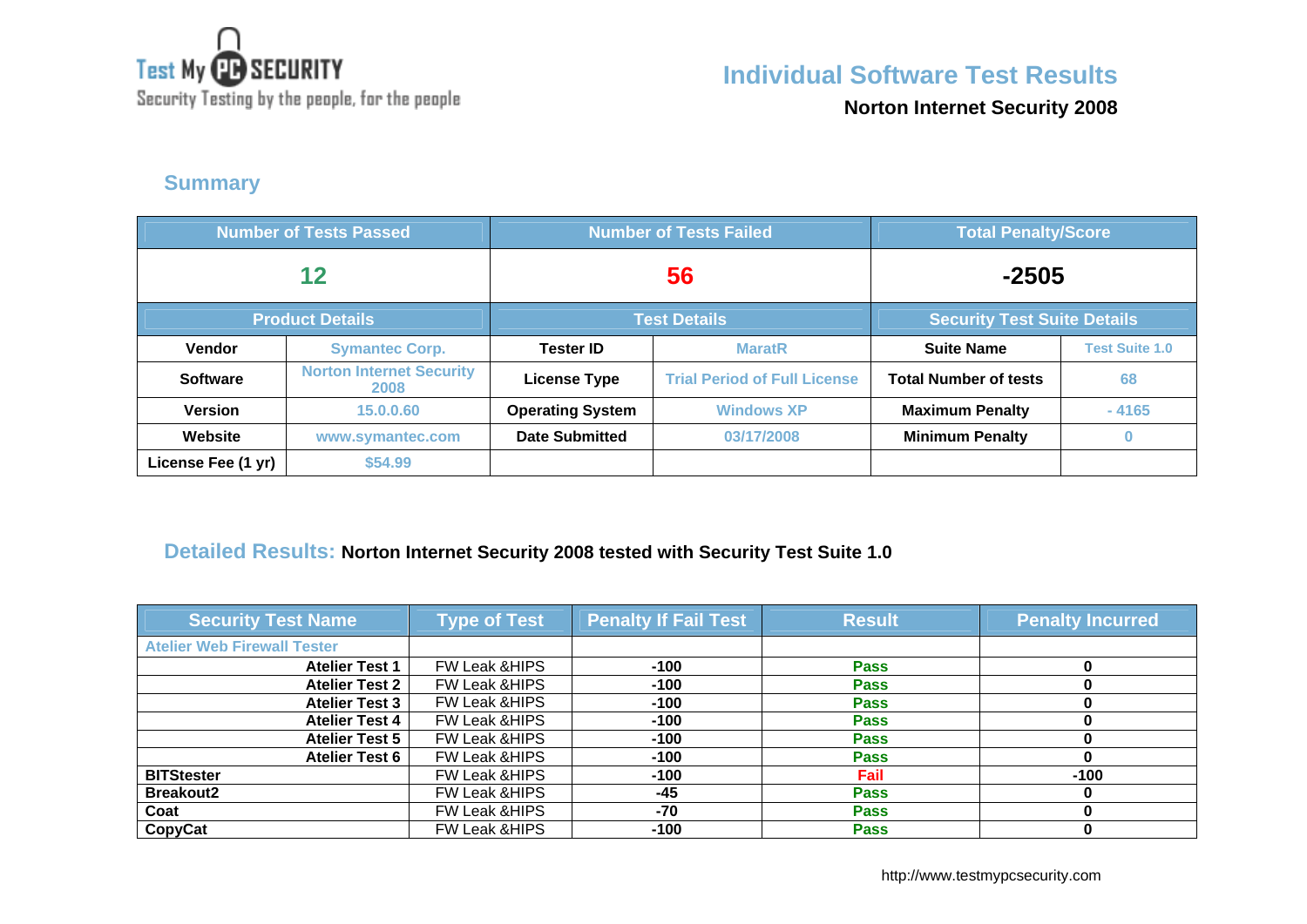

Security Testing by the people, for the people

### **Individual Software Test Results**

#### **Norton Internet Security 2008**

| <b>Security Test Name</b> | <b>Type of Test</b>      | <b>Penalty If Fail Test</b> | <b>Result</b> | <b>Penalty Incurred</b> |
|---------------------------|--------------------------|-----------------------------|---------------|-------------------------|
| <b>CPIL Suite</b>         |                          |                             |               |                         |
| Test 1                    | FW Leak & HIPS           | $-100$                      | Fail          | $-100$                  |
| Test 2                    | FW Leak &HIPS            | $-100$                      | Fail          | $-100$                  |
| Test 3                    | FW Leak &HIPS            | $-100$                      | Fail          | $-100$                  |
| <b>Comodo ICMP</b>        |                          |                             |               |                         |
| <b>ICMP Test 1</b>        | <b>FW Leak Only</b>      | $-100$                      | Fail          | $-100$                  |
| <b>ICMP Test 2</b>        | <b>FW Leak Only</b>      | $-100$                      | Fail          | $-100$                  |
| <b>DNStest</b>            | FW Leak Only             | $-45$                       | <b>Pass</b>   | 0                       |
| <b>DNStester</b>          | FW Leak Only             | $-45$                       | Fail          | $-45$                   |
| <b>Delete Volume</b>      | <b>HIPS Only</b>         | $-45$                       | Fail          | $-45$                   |
| <b>FireHole</b>           | FW Leak & HIPS           | $-100$                      | <b>Pass</b>   | $\mathbf{0}$            |
| <b>FPR</b>                |                          |                             |               |                         |
| and CPIL Test 1           | FW Leak & HIPS           | $-100$                      | Fail          | $-100$                  |
| and CPIL Test 2           | FW Leak & HIPS           | $-100$                      | Fail          | $-100$                  |
| and CPIL Test 3           | FW Leak &HIPS            | $-100$                      | Fail          | $-100$                  |
| and Wallbreaker Test 1    | <b>FW Leak &amp;HIPS</b> | $-25$                       | Fail          | $-25$                   |
| and Wallbreaker Test 2    | FW Leak &HIPS            | $-25$                       | <b>Pass</b>   | $\mathbf 0$             |
| and Wallbreaker Test 3    | FW Leak &HIPS            | $-25$                       | Fail          | $-25$                   |
| and Wallbreaker Test 4    | FW Leak &HIPS            | $-25$                       | Fail          | $-25$                   |
| and PCFlank               | FW Leak & HIPS           | $-100$                      | Fail          | $-100$                  |
| <b>Ghost</b>              | FW Leak &HIPS            | $-50$                       | <b>Pass</b>   | 0                       |
| Jumper                    | FW Leak & HIPS           | $-100$                      | Fail          | $-100$                  |
| <b>Keylogtest</b>         | <b>HIPS Only</b>         | $-100$                      | Fail          | $-100$                  |
| KiLL                      | <b>HIPS Only</b>         | $-45$                       | Fail          | $-45$                   |
| LeakTest v 1.2            | FW Leak Only             | $-100$                      | <b>Pass</b>   | 0                       |
| Osfwbypass                | FW Leak & HIPS           | $-100$                      | Fail          | $-100$                  |
| <b>PCFlank</b>            | FW Leak & HIPS           | $-100$                      | Fail          | $-100$                  |
| Runner                    | FW Leak & HIPS           | $-100$                      | <b>Pass</b>   | 0                       |
| <b>Spycar Suite</b>       |                          |                             |               |                         |
| <b>HKCU Run.exe</b>       | <b>HIPS Only</b>         | $-10$                       | Fail          | $-10$                   |
| <b>HKCU RunOnce.exe</b>   | <b>HIPS Only</b>         | $-10$                       | Fail          | $-10$                   |
| HKCU RunOnceEx.exe        | <b>HIPS Only</b>         | $-10$                       | Fail          | $-10$                   |
| HKLM_Run.exe              | <b>HIPS Only</b>         | $-10$                       | Fail          | $-10$                   |
| <b>HKLM RunOnce.exe</b>   | <b>HIPS Only</b>         | $-10$                       | Fail          | $-10$                   |
| HKLM_RunOnceEx.exe        | <b>HIPS Only</b>         | $-10$                       | Fail          | $-10$                   |
| IE-HomepageLock.exe       | <b>HIPS Only</b>         | $-10$                       | Fail          | $-10$                   |
| IE-KillAdvancedTab.exe    | <b>HIPS Only</b>         | $-10$                       | Fail          | $-10$                   |